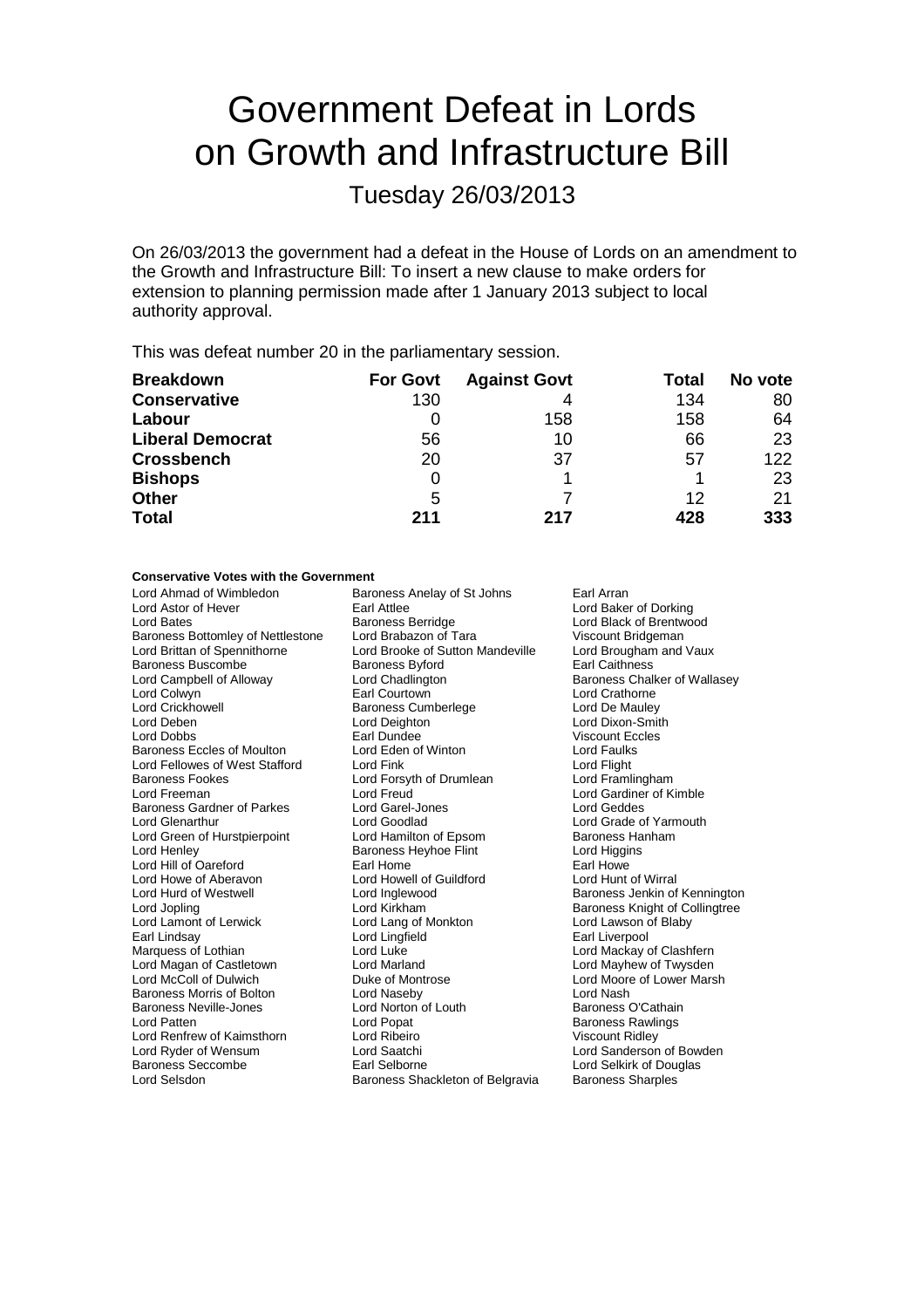Earl Shrewsbury **Lord Skelmersdale**<br> **Baroness Stedman-Scott Lord Stewartby** Viscount Trenchard Lord Trimble Lord Tugendhat Viscount Ullswater Baroness Verma Lord Vinson Lord Waddington **Lord Wakeham** Baroness Warsi<br>
Lord Wei **Baroness Wheatcroft** Baroness Wilcox Viscount Younger of Leckie

Baroness Wheatcroft

## **Conservative Votes against the Government**

#### **Labour Votes with the Government**

**-**

Lord True

### **Labour Votes against the Government**

Baroness Andrews **Baroness Armstrong of Hill Top**<br>Baroness Bakewell **Baroness** Lord Barnett Lord Collins of Highbury Baroness Corston<br>
Lord Davies of Oldham<br>
Lord Davies of Coity Baroness Donaghy **Lord Donoughue Baroness Donaghy Lord Donoughlum**<br>
Lord Dubs **Lord Elder** Baroness Farrington of Ribbleton Lord Faulkner c<br>Lord Foulkes of Cumnock Baroness Gale Baroness Hughes of Stretford Lord Hughes of Woodside Lord Hunt of Chesterton Lord Irvine of Lairg Baroness Liddell of Coatdyke Lord Liddle<br>
Baroness Lister of Burtersett Lord Lympne Lord MacKenzie of Culkein Lord Mackenzie of Framwellgate<br>Lord Maxton Lord McAvoy Baroness Ramsay of Cartvale Baroness Rend<br>
Lord Rosser Cord Rowlands Lord Temple-Morris Baroness Warwick of Undercliffe Lord Watson of Invergorian Lord West of Lord West of Networks Charles Baroness Whitaker

Lord Adonis **Lord Alli** Lord Alli Lord Anderson of Swansea<br>
Baroness Andrews **Baroness Armstrong of Hill Top** Lord Bach Baroness Bakewell **Example 2 Lord Baroness Bakewell**<br>
Lord Baroness Blackstone<br>
Lord Baroness Blackstone<br>
Lord Baroness Blackstone Lord Bilston **Baroness Blackstone**<br>
Lord Boateng<br>
Lord Borrie Baroness Blood Lord Boateng Lord Borrie Lord Bradley Lord Bragg Lord Brennan Lord Brookman Lord Brooks of Tremorfa Lord Browne Lord Carter of Coles **Viscount Chandos** Cord Chandos Lord Christopher<br>
Lord Clark of Windermere Lord Clarke of Hampstead Lord Clinton-Davis Lord Clarke of Hampstead<br>Baroness Corston Express Corston<br>
Lord Davies of Coity Baroness Dean of Thornton-le-Fylde<br>
Lord Donoughue Baroness Drake<br>
Lord Donoughue Baroness Drake Lord Dubs<br>
Lord Evans of Watford<br>
Lord Evans of Watford Lord Evans of Temple Guiting<br>
Lord Evans of Watford Lord Evans of Temple Guiting<br>
Lord Evans of Watford Lord Evans of Temple Guiting Lord Falconer of Thoroton<br>
Lord Faulkner of Worcester Lord Foster of Bishop Auckland Lord Foulkes of Cumnock Baroness Gale Baroness Gale Baroness Gibson of Market Rasen<br>
Baroness Golding<br>
Baroness Golding Lord Giddens **Lord Gilbert** Communist Communist Communist Communist Communist Communist Communist Communist Communist Communist Communist Communist Communist Communist Communist Communist Communist Communist Communist Comm Lord Goldsmith **Lord Gordon of Strathblane** Lord Grantch<br>
Lord Grenfell **Lord Grantchester Cord Grantchester Cord Grantchester Cord Grantchester Cord Grantchester Cord Grantchester Cord Grantchester Cord Grantchester Cord** Lord Grenfell Lord Griffiths of Burry Port Lord Grocott Lord Harris of Haringey **Lord Harrison**<br>
Lord Haskel **Lord Haworth** Lord Hart of Chilton **Lord Haskel** Lord Haskel Lord Haworth Lord Haworth Cord Haworth Lord Haworth Lord Haworth Baroness Henig Baroness Hayter of Kentish Town Baroness Healy of Primrose Hill Baroness Henig<br>Baroness Hilton of Eggardon Lord Hollick Baroness Hollis of Heigham Baroness Hilton of Eggardon Lord Hollick Baroness Hollis of Heigham Baroness Hollis of Hollis of Hollis of Hollis of H<br>Lord Howarth of Newport Baroness Howells of St Davids Lord Howie of Troon Baroness Howells of St Davids<br>
Lord Hughes of Woodside<br>
Lord Hunt of Kings Heath Lord Hunt of Chesterton Lord Irvine of Lairg Baroness Jay of Paddington<br>Lord Joffe Chesterton Lord Jones Lord Saroness Jones of Whitchur Lord Joffe Lord Jones<br>
Lord Jones Communist Corporation Baroness Inness Jones of Whitchurch<br>
Lord Kennedy of Southwark Baroness Kennedy of The Shaws Baroness King of Bow Lord Kennedy of Southwark Baroness Kennedy of The Shaws<br>
Lord Kinnock Corol Christ Lord Kirkhill Lord Kinnock **Lord Kirkhill** Lord Kirkhill Lord Knight of Weymouth<br>
Lord Layard **Lord Lea of Crondall** Lord Leitch Lord Lea of Crondall Lord Leitch<br>
Lord Liddle Lord Lipsey Baroness Lister of Burtersett Lord Lympne Lord Macdonald of Tradeston<br>
Lord MacKenzie of Culkein Lord Mackenzie of Framwellgate Baroness Mallalieu Lord Maxton Lord McAvoy Cord McAvoy Caroness McDonagh<br>Cord McFall of Alcluith Caroness McIntosh of Hudnall Lord McKenzie of Luton Baroness McIntosh of Hudnall Lord Mitchell **Baroness Morgan of Huyton** Lord Morgan Lord Morgan Lord Morgan Lord Morgan Lord Morgan Lord Morgan Lord Morris of Handsworth Lord Morris of Aberavon Lord Noon Lord O'Neill of Clackmannan Lord Parekh<br>
Lord Patel of Bradford Lord Pendry Lord Patel of Blackburn Lord Patel of Bradford Lord Pendry Lord Ponsonby of Shulbrede Lord Prescott Lord Australian Lord Radice Baroness Prosser **Baroness Quin**<br>
Baroness Ramsay of Cartvale Baroness Rendell of Babergh **Baroness Ramsay of Cartyale Baroness Rendell** of Babergh Lord Rosser The Lord Rowlands Corporation of Blaisdon<br>
Lord Sawver **Baroness Scotland of Asthal**<br>
Baroness Sherlock Lord Sawyer **Baroness Scotland of Asthal** Baroness Scotland of Asthal Baroness Sherlock Baroness Sherlock Basidon Viscount Simon **Carolic Structure Structure Section** Baroness Smith of Basildon Lord Snape<br>Lord Soley **Carolic Structure Baroness Symons of Vernham Dean** Lord Taylor of Blackburn Baroness Symons of Vernham Dean Lord Taylor of B<br>Baroness Thornton Lord Tomlinson Lord Touhig Lord Triesman Lord Triesman Lord Tunnicliffe<br>
Baroness Turner of Camden Baroness Wall of New Barnet Lord Warner Baroness Wall of New Barnet Lord Warner<br>
Lord Watson of Invergowrie Lord West of Spithead

Lord Shaw of Northstead **Lord Sheikh Baroness Shephard of Northwold**<br>
Earl Shrewsbury **Baroness Shephard of Northwold**<br>
Lord Skelmersdale **Baroness Shephard of Northwold** Baroness Stedman-Scott **Lord Stewartby** Baroness Stowell of Beeston<br>
Lord Strathclyde **Baroness** Stowell of Beeston<br>
Lord Strathclyde **Baroness** Stowell of Beeston Lord Swinfen **Lord Taylor of Holbeach**<br>
Lord Trimble **Lord Trugendhat** 

Lord Marlesford

Baroness Wilkins